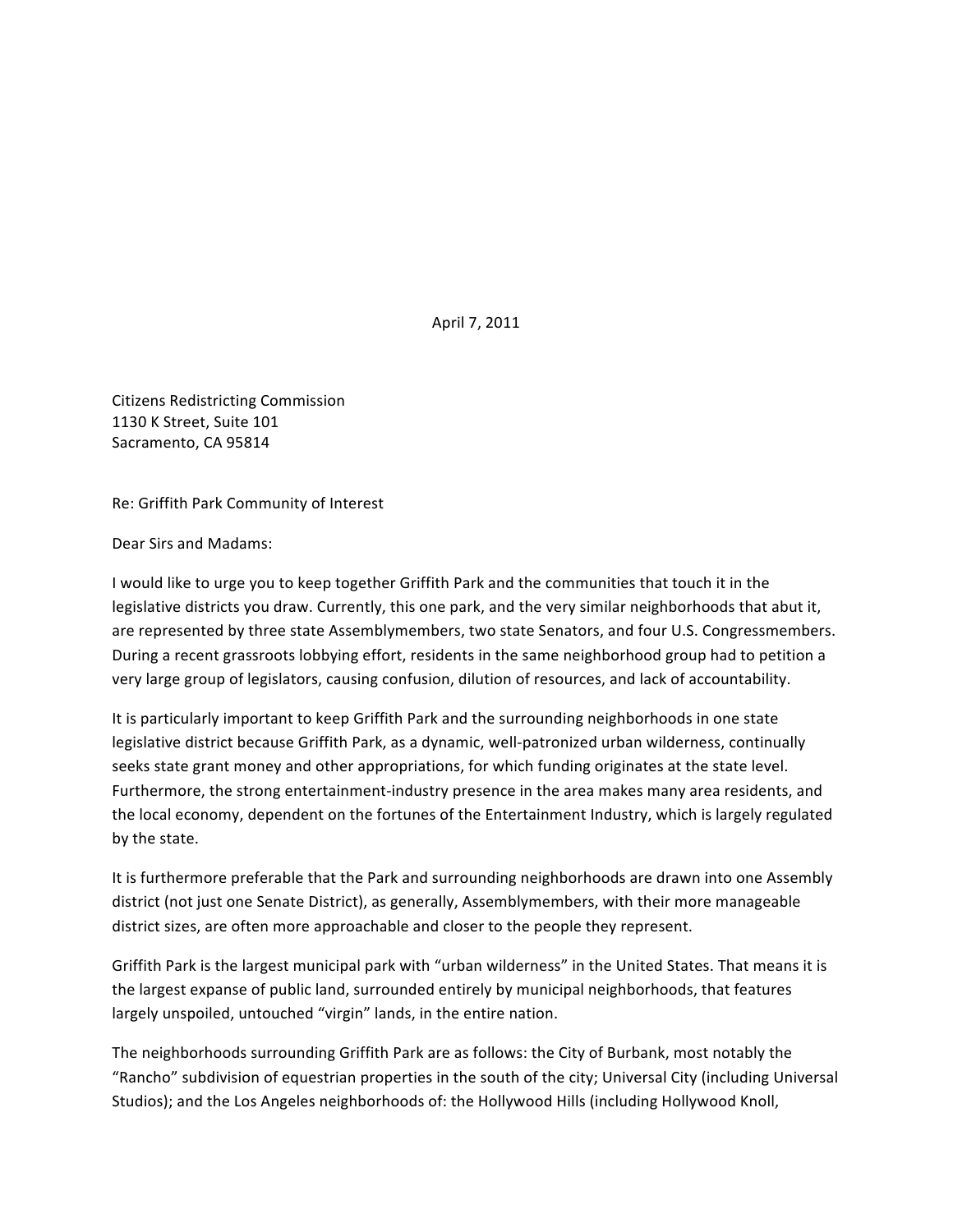Cahuenga Terrace, Hollywoodland, Beachwood Canyon, and The Oaks); Los Feliz; Silver Lake; and Atwater Village.

The communities that touch Griffith Park share many things in common, making them, together, a community of interest. All feature similar socio-economic qualities, similar employment patterns, trail access, park egress and park access, distinct traffic patterns, equestrian trails, equestrian-zoned properties, foothill elevation, urban watershed pathways, increased municipal fauna presence, similar crime patterns, and a similar history and outlook.

For example, the neighborhoods surrounding Griffith Park all share issues like:

Similar socio-economic traits and employment patterns. The neighborhoods surrounding Griffith Park have a long history of entertainment-related employment and focus, not just based on the large number of films and television programs filmed in the Park itself. The original Walt Disney studios (and Disney's residence) were just a few blocks south of the Park, and several studios, including NBC-Universal, Dreamworks, and Warner Bros., to name a few, continue to adjoin the Park. Based on this tradition and current proximity, it is estimated that as many as one out of five residents in the neighborhoods surrounding Griffith Park are employed in the entertainment industry in some way, and are thus heavily dependent of the economics of the same.

Similar traffic patterns. The neighborhoods surrounding the Park face more traffic on weekends than weekdays, patterns that are diametrically opposed to other neighborhoods in close proximity.

The Equestrian lifestyle. Each side of the park has equestrian areas, and many of the neighborhoods bordering the park feature horse properties, which are otherwise rare in the modern urban context, and getting rarer. Preserving the semi-rural nature of the equestrian properties and the other park-adjacent properties is a major goal of area homeowners.

Unique microclimates. The areas around Griffith Park are at a slightly higher elevation than the rest of the Los Angeles and San Fernando Valley basins, resulting in unique (often colder) microclimates in the adjacent neighborhoods, particularly the canyon neighborhoods. And because of the significantly higher elevation of the several peaks of Griffith Park, all neighborhoods share the same water drainage and runoff issues.

Urban fauna presence. Griffith Park is home to mule deer, coyotes, hawks, and several other wildlife species not typically seen in Los Angeles County urban neighborhoods. The presence of these fauna, most notably coyotes and hawks, presents the inhabitants of the neighborhoods that touch Griffith Park with the same challenges, particularly for pet ownership and refuse disposal.

Shared history and outlook. The developments immediately around Griffith Park were settled at approximately the same time, immediately after the donation of the Park by Colonel Griffith to the City of Los Angeles. Thus, the neighborhoods around the Park share similar architecture, "feel," "look," and outlooks.